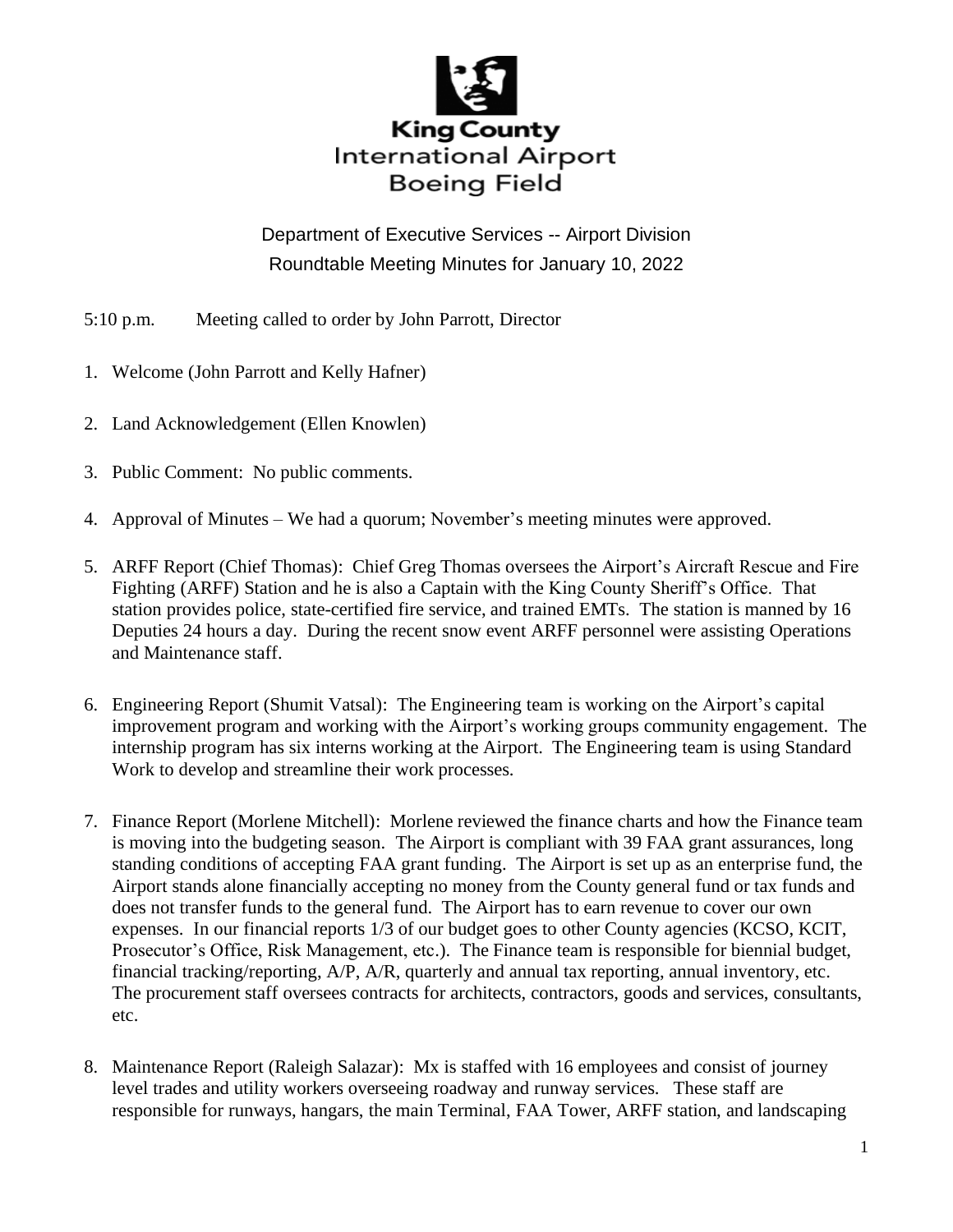on and around the Airport. We are now partnered with King County Fleet Services for light duty fleet repairs and acquisitions, and storeroom inventory. They also handle small construction projects and some tenant improvements and water system connections. Mx works closely with our Business Information Management, Engineering, and Operations sections on Airport projects. Mx is working on onboarding and training new staff, revamping the project manager program, taxiway pavement patching and crack sealing, runway rubber removal and the repainting of runway markings. The runway identifier systems are scheduled for end of month completion so the FAA can fly over and certify the system. Workers are on schedule for the replacement of the water system meters, these meters can be electronically read and will be provided to the tenants. The storm system (eight pumps and two stations) took a heavy load during the winter storm and three pumps have reached their 10,000 hour mark and need to be overhauled. Mx is working on repairing and re-sealing hangar floors before new tenants move in.

9. Operations Report (Davey Pilley): The Operations team consists of seven duty managers and two operations specialists (over 152 years of experience at 25 airports across the country). Their main priority is airfield safety, the Air Operations Area (AOA) consisting of over 600 acres. FAA Part 139 requires daily day and night inspections: checking airfield markings, edge lights, pavement, concrete (holes/cracks). From the pilot perspective that the airfield signs are working and visible, markings. Operations staff also follow Part 77 imagery surfaces (crane on the airfield or in close proximity) and issue a Notice to All Airman (NOTAM) making them aware of the situation/location. Perimeter security fence checks are also done daily (vehicle gates/pedestrian gates, checking doors from tenant facilities). Special inspections on aircraft alerts (mechanical malfunction/gear falling on the runway) and conduct FOD inspections. Aircraft fueler and fuel farm inspections and ensuring they are following safety protocols (truck/equipment, etc.) They oversee online airfield driver training for two locations, taxiways and runways and non-movement areas ramp space and tenant hangar space and vehicle service roads. Overseeing Part 139 annual training for all Airport ARFF, Maintenance, and Operations employees to maintain certification. Operations staff, along with ARFF personnel, will respond to emergency aircraft alerts and tenant incidents. Operations staff also haze wildlife on the airfield using pyrotechnics and vehicle sirens to chase birds away (and occasional coyote). Also responding to bird strikes reported by the pilot (occurring at their last airport or on approach to BFI) or notification from the FAA Tower. If the bird remains are not identifiable the blood sample will be collected and sent to the Smithsonian which tracks bird strikes at airports nationwide. Ops staff provide tenant assistance and outreach (tenant security working groups, winter operations preparations, monthly Boeing meetings, escorts for contract vehicles). Participating in Airfield construction pre-con meetings. They also oversee tenant leases and insurance documents for general aviation tie-downs and hangars. During winter runway snow removal Operations will have a duty manager (friction tester) for the braking action for aircraft. A duty manager will also man the snow desk to answer phone calls, keep the snow log, record what areas have been cleaned, what the surface has been treated with, what the surface conditions are, and coordinate with the Tower that the runway can be opened. The duty manager over seeing the snow team will do the final inspection after the Mx crew has left the runway. Airfield security is also a function of Operations (badging and access control) using a comprehensive security program. They monitor airfield cameras using mobile trailers. Noise monitoring is overseen by Operations staff, monitors are located around the local communities that provide noise data, and handle community noise complaints. Operations staff coordinate with the Blue Angels when they are here for SeaFair. The August 2021 FOD walk was coordinated by Operations staff and they assist with local school student learning events at the Airport. The Operations staff follow the guidelines in the Airport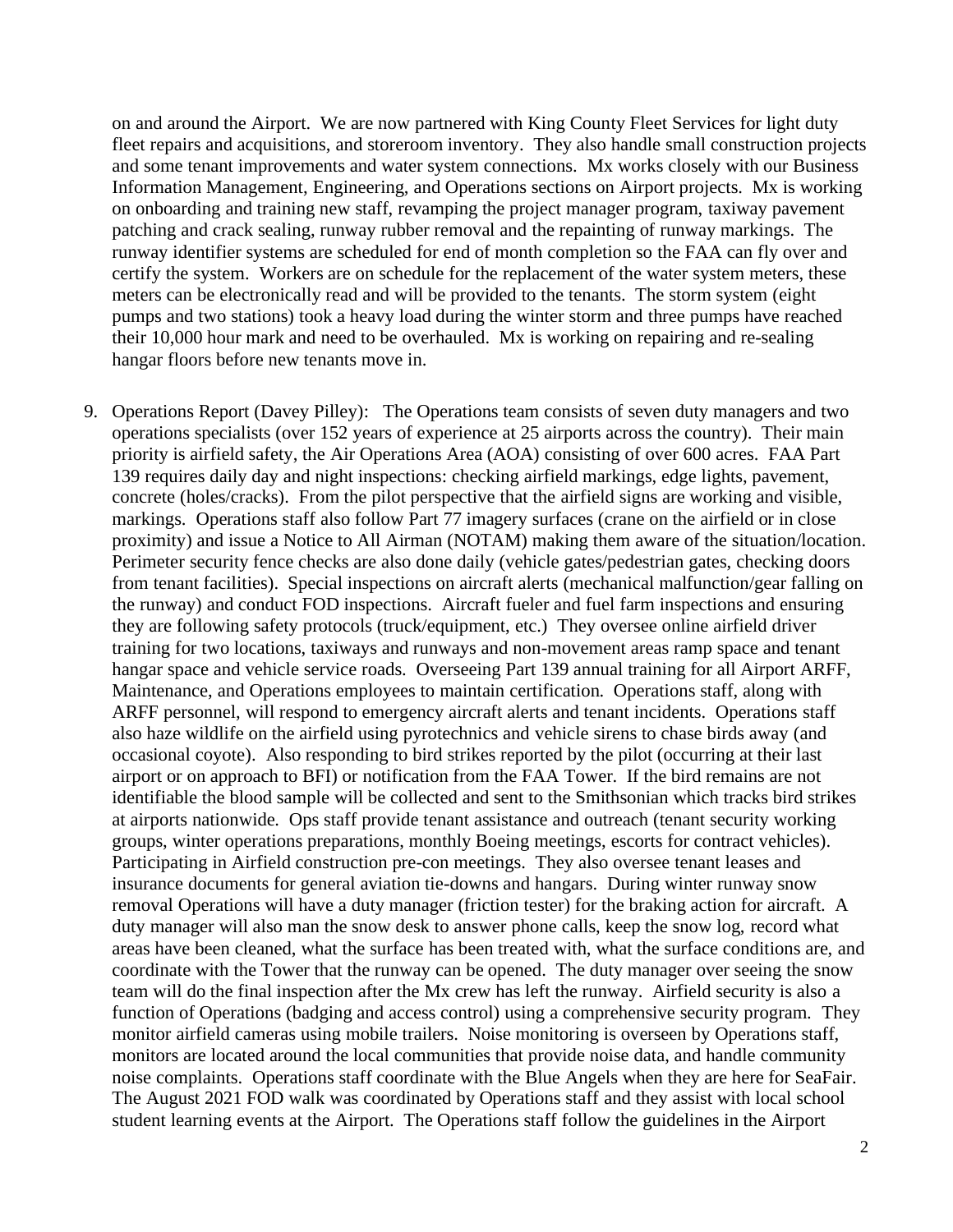Certification Manual which covers the signage and marking plan, runway and taxiway safety areas, letters of agreement with the FAA Tower, any modifications of standards that apply to the airfield, self inspection checklist, fuel inspection, flight control plan, airport emergency plan, and wildlife plan. This is all part of the annual FAA inspection for our Airport Operating Certificate that is posted in the Terminal Front Desk.

- 10. Business Information Management (Vanessa Chin): The Business Information Management (BIM) staff will be updating the KCIT Comprehensive Plan that will help guide the airport on data technology tools for value supported data driven decision making. BIM does data analytics and visualization. Supporting Maintenance using Cityworks to develop tools based on data. In 2022 we will be adding the critical infrastructure for Maintenance and virtual asset management program using GIS and CAD tools. Along with business application support the team does system administration, configurations, and integrations. BIM will be replacing the Part 139 inspection tool in conjunction with Operations to capture wildlife and emergency management. BIM oversess Terminal building software intelligence systems like GBAC certification and property management. They can also do simulations for winter snow response planning working with Ops, Maintenance, and ARFF. The Airport's website will also be updated. BIM staff oversee records management and follow King County retention schedules. BIM staff participate in the Airport's internship program. They will also partner with Central Procurement with ESJ small jobs tools and community engagement software called Public Input.
- 11. Deputy Director's Comments (David Decoteau): David updated the members on the winter snow event that started on Christmas Day. Maintenance, Operations, and BIM staff worked 12-hour shifts to keep the airfield open. Snow removal continued for seven days working with below freezing temperatures and at times up to six inches of snow fall. Some staff were off during this event but came in to help keep the Airport open and running. Pavement failure (pavement buckled up) was evident at the Alpha 4 intersection from water run off and water intrusion. A planned night closure for pavement repairs is scheduled for Thursday night. Airport staff also had to deal with storm water issues, a king tide, and the large amount of run off from melting snow.
- 12. Chair's Report: Kelly shared that for 2022 what does 2030 mean to the advisory committee and asked members to share what they want to cover or learn more about in the meetings.
- 13. New Business -

\*Next meeting will be held on Monday, February 14, 2021

6:15 pm Motion to Adjourn. The motion passed.

*This meeting was attended via Zoom.*

*Roundtable members in attendance: Kelly Hafner, Holly Krejci, Tim Cosgrove, Matt Hayes, Lisa Krober, Joel Funfar, Eric Lynn, Evan Nelson, Ryan Tomasich, Dalan Angelo, Ali Lee, Guido Perla, and Erik Utter..*

*Roundtable excused members: Andy Wegman*